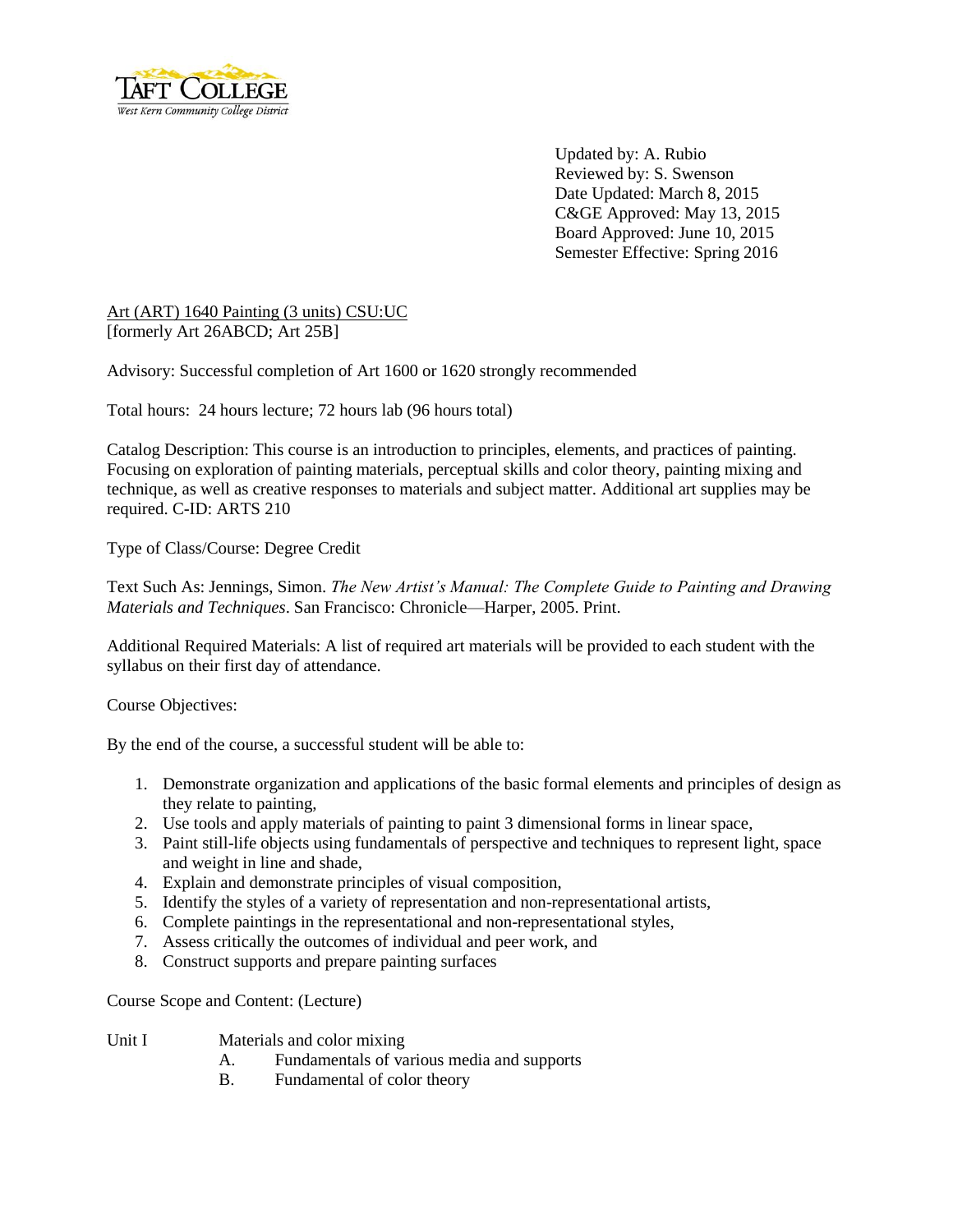

| Unit II | Development of expressive content through manipulation of mark, color, value, and |
|---------|-----------------------------------------------------------------------------------|
|         | composition                                                                       |

- A. Fundamentals of painting using geometric shapes
- B. Fundamental of painting using organic shapes

Unit III Formula Painting Problems

- A. Approaches to composition of master painters
- B. Approaches to techniques of master painters- Monet, Cezanne, Pollock, Kline, Warhol, etc.
- C. Approaches to techniques from representational to non-representational

## Unit IV Critical evaluation process

- A. Self- evaluation of individual projects in written form
- B. Self-evaluation with instructor evaluation
- C. Group and class critiques using relevant terminology in oral form

Course Scope and Content (Laboratory):

| Unit I   | <b>Safety Hazards</b><br>Safe storage and disposal of hazardous materials<br>А.<br>Safe use of tools such as hammers and staple guns<br>B.                                                                         |
|----------|--------------------------------------------------------------------------------------------------------------------------------------------------------------------------------------------------------------------|
| Units II | Preparation to Paint<br>Assembling stretcher bars and preparing surfaces<br>А.<br>В.<br>Arranging a palette                                                                                                        |
| Unit III | Application of Knowledge<br>Painting still-life, portraits, and landscape compositions<br>Α.<br>Painting representational and non-representational forms.<br><b>B.</b><br>C.<br>Mixed media, collage and transfers |
| Unit IV  | <b>Skill Practice</b><br>Repeated practice of strokes with a variety of different brushes<br>А.<br>В.<br>Repeated practice of other techniques such as wash                                                        |

Learning Activities Required Outside of Class:

The students in this class will spend a minimum of 3 hours per week outside of the regular class time doing the following:

- 1. Skill practice
- 2. Problem solving activity or exercise

Methods of Instruction:

- 1. Assigned projects
- 2. Individual direction and criticism
- 3. Group criticism
- 4. Student exhibitions

Methods of Evaluation: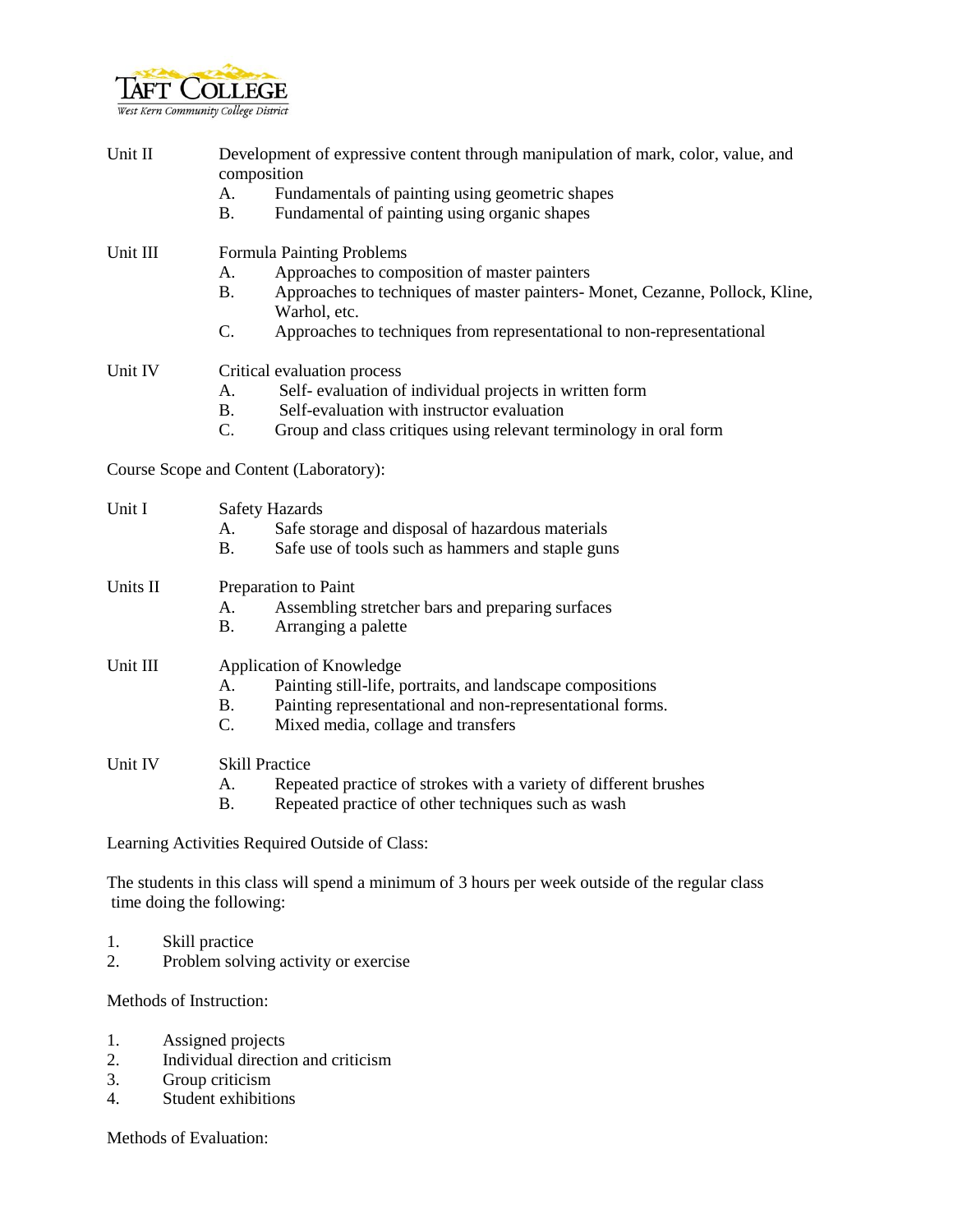

- 1. Skill demonstrations, including:
	- a. Class performance and completed projects
	- b. Painting projects in class
	- c. Portfolio

Laboratory Category: Extensive Laboratory

Pre delivery criteria: All of the following criteria are met by this lab:

- 1. Curriculum development for each lab,
- 2. Published schedule of individual laboratory activities,
- 3. Published laboratory activity objectives,
- 4. Published methods of evaluation, and
- 5. Supervision of equipment maintenance, laboratory setup, and acquisition of lab materials and supplies.

During laboratory activity of the laboratory:

All of the following criteria are met by this lab.

- 1. Instructor is physically present in lab when students are performing lab activities,
- 2. Instructor is responsible for active facilitation of laboratory learning,
- 3. Instructor is responsible for active delivery of curriculum,
- 4. Instructor is required for safety and mentoring of lab activities, and
- 5. Instructor is responsible for presentation of significant evaluation.

Post laboratory activity of the laboratory:

All of the following criteria are met by this lab:

- 1. Instructor is responsible for personal evaluation of significant student outcomes (lab exercises, exams, practicals, notebooks, portfolios, etc.) that become a component of the student grade that cover the majority of lab exercises performed during the course, and
- 2. Instructor is responsible for supervision of laboratory cleanup of equipment and materials.

| TOP Code:                 | 100200 Art            |
|---------------------------|-----------------------|
| <b>SAM Priority Code:</b> | E: Non-occupational   |
| Funding Agency:           | Y: Not Applicable     |
| Program Status:           | 1: Program Applicable |

Supplemental Data: